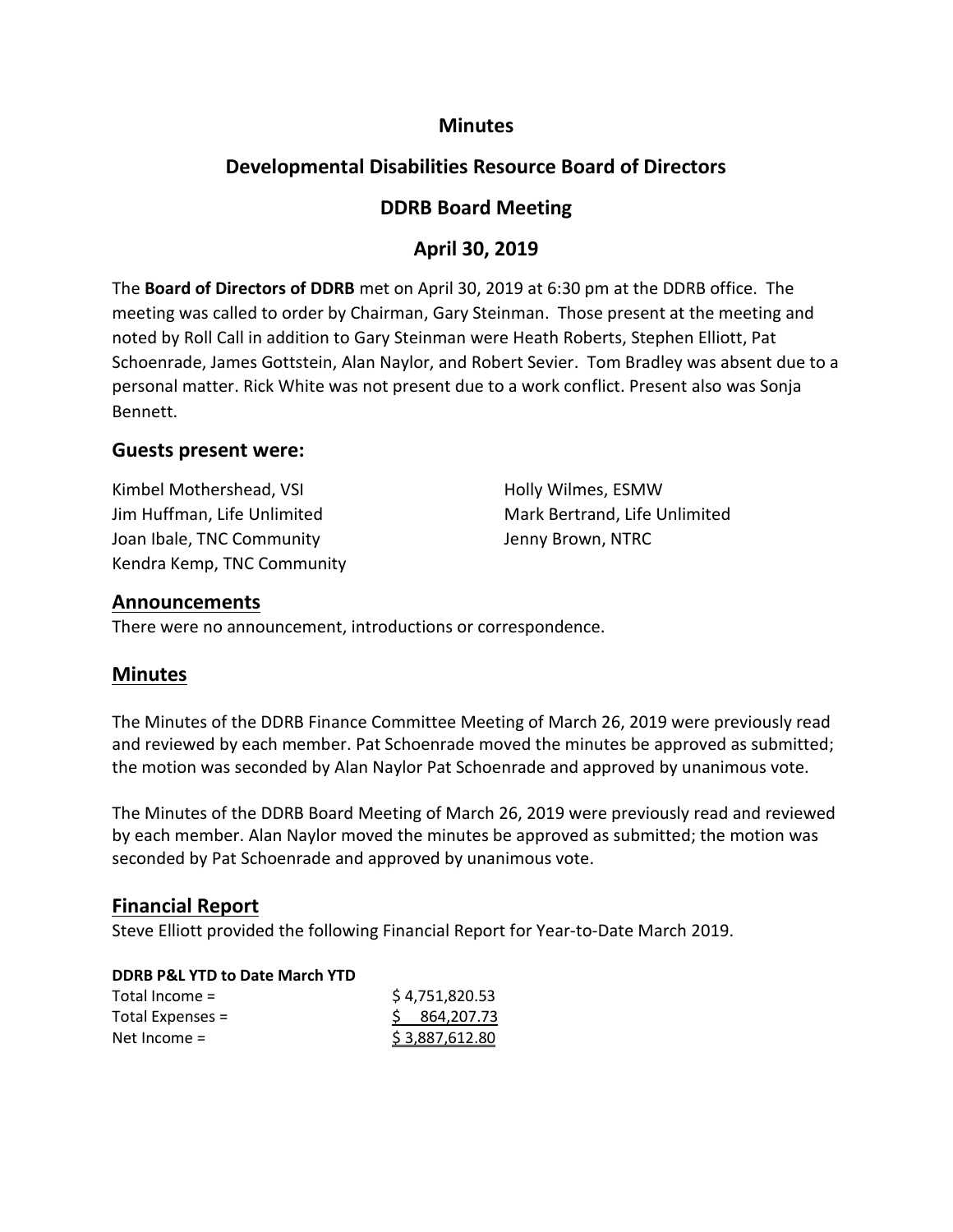#### **DDRB Balance Sheet March YTD**

| Total Checking & Savings =     | \$8,587,768.21  |
|--------------------------------|-----------------|
| Total Fixed Assets =           | \$1,804,432.58  |
| Total Assets =                 | \$10,392,200.79 |
| Total Liabilities=             | 4,439.04        |
| Total Fund Balance =           | \$6,500,148.95  |
| Net Income $=$                 | \$3,887,761.75  |
| Total Equity =                 | \$10,387,761.75 |
| Total Liabilities and Equity = | \$10,392,200.79 |

#### **TCM P & L Year to Date March YTD**

| Total Income $=$ | \$868,797.73 |
|------------------|--------------|
| Total Expenses = | \$461,983.64 |
| Net Income $=$   | \$406,814.09 |

#### **TCM Balance Sheet January YTD**

| \$2,811,355.95 |
|----------------|
| \$2,811,355.95 |
| \$2,811,355.95 |
| \$2,811,355.95 |
|                |

### **RECAP of Investments – March 31, 2019 DDRB**

Long Term Reserves Investment: Total Balance = \$3,166,000.00 Short Term Working Capital Investment: Total Balance = \$3,934,000.00 DDRB Interest Earned YTD = \$10651.72

#### **TCM**

Long-Term TCM Reserves Investment: Total Balance= \$2,225,000.00 TCM Interest YTD = \$9,522.09

## **Administrative Directors Report**

Sonja reported that spring maintenance items including HVAC systems had been completed with no problems reports. The Roof inspections would be scheduled May. She reported that she had attended the Hats Off to Mother's fund-raising luncheon with Life Unlimited.

## **Executive Committee**

Gary Steinman reported that realtor says that Sherwood House is under contract for \$235,000 in "as-is" condition. Pending any unexpected changes, the closing is scheduled for May 17, 2019.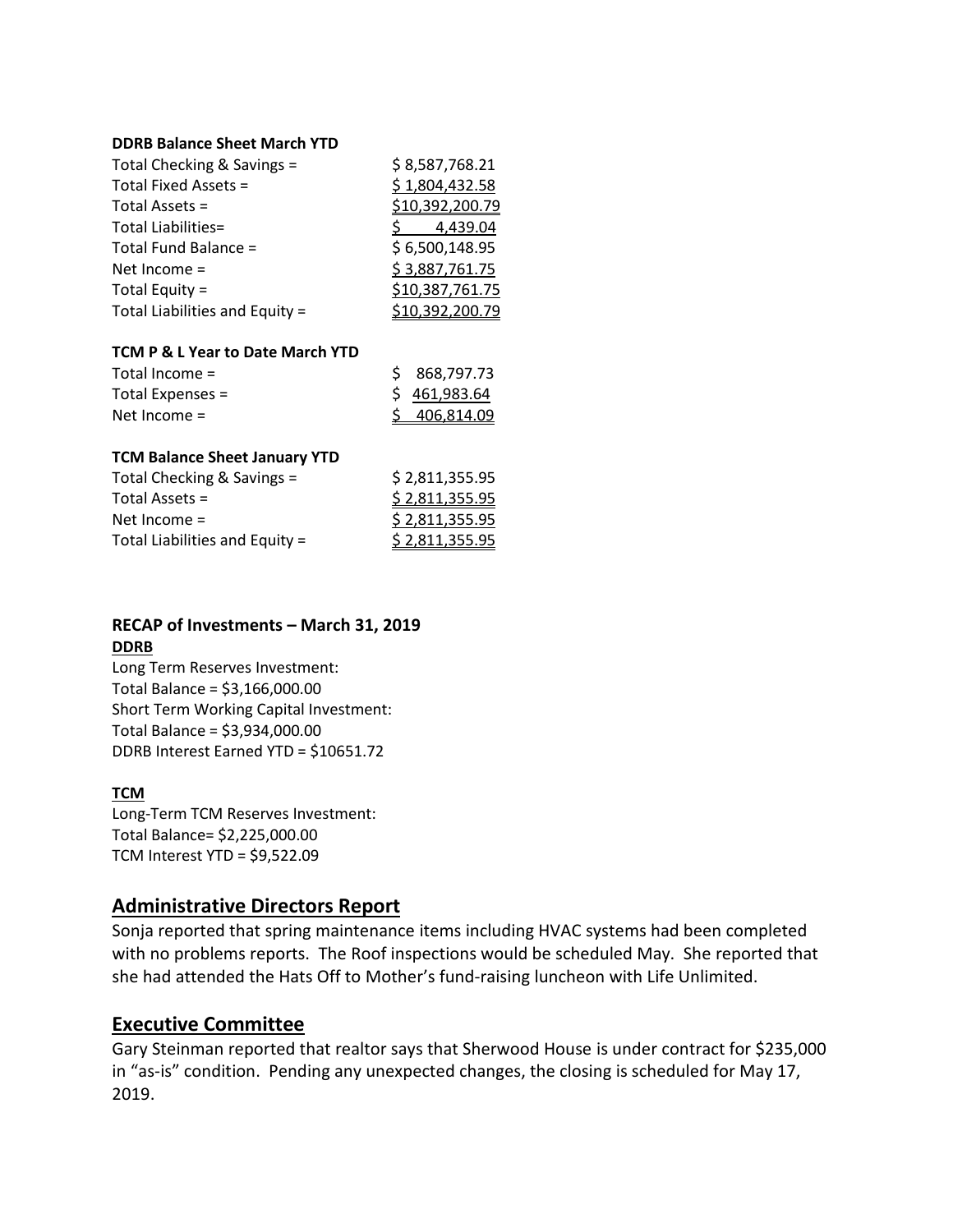He distributed the 2019 Committee Assignments and asked that if anyone had any changes or requests to please see him.

#### **EXECUTIVE COMMITTEE**

Chairman: Gary Steinman Vice-Chairman: Heath Roberts Secretary: Steve Elliott Treasurer: Tom Bradley

#### **FINANCE COMMITTEE**

Tom Bradley, Chairman Steve Elliott James Gottstein Rick White Gary Steinman

#### **SERVICES COMMITTEE**

Pat Schoenrade Robert Sevier Alan Naylor Heath Roberts

#### **BOARD OWNED PROPERTY COMMITTEE**

Alan Naylor Rick White James Gottstein Robert Sevier

### **LONG RANGE PLANNING COMMITTEE**

Heath Roberts Gary Steinman Pat Schoenrade Steve Elliott

### **Finance Committee**

No Report

## **Services Committee**

No Report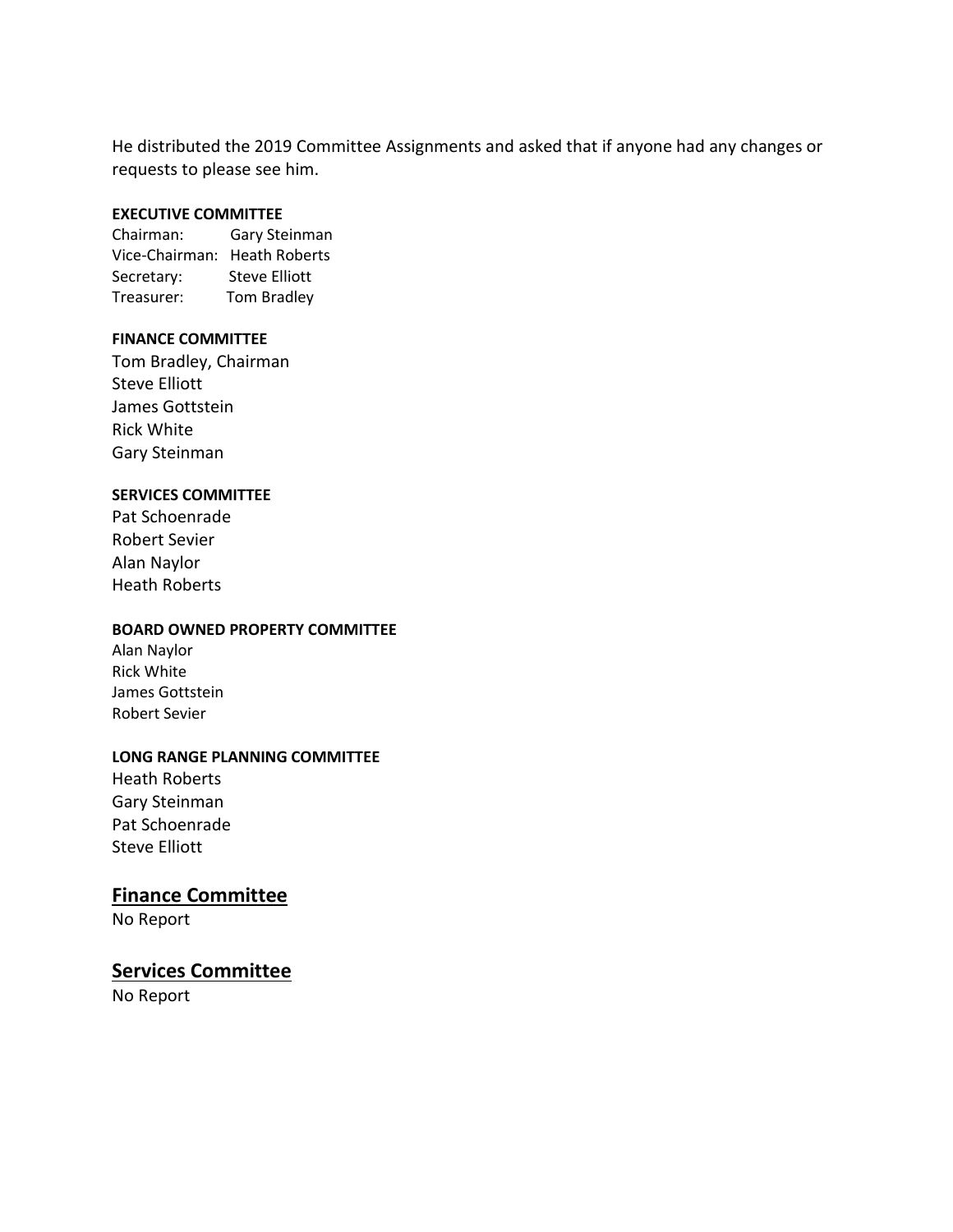# **Board Owned Property Committee**

Alan Naylor reviewed the results of the  $1<sup>st</sup>$  Board Owned Property Inspection conducted on March 22 with Jason Kuhlman, Alan Naylor, Sonja Bennett and Ryan Hicks with Life Unlimited. Jason provided the following report.

## **Ridgeway House**

**19101 \*Priority\*** The hall bath on the main floor needs to be remodeled. The current bath has a narrow door, a small shower and a large non-working tub. The residents need a bath that will serve them better. The bath is 11x8-Which is large enough to put in a roll in Onyx shower, a wider doorway and a cabinet for storage. This will require moving all of the fixtures. Estimated cost of renovation/remodel is \$18,250. **Alan reported that the BOP has pended and referred to the Long-Range Planning Committee to review replacing home versus investment of substantial dollars**.

**19102** The sump pump battery needs distilled water added. Est\$160 It the battery needs replaced the cost would be \$300. The BOP Committee is requesting this repair to be made by Jason Kuhlman and after some discussion with the board, Alan Naylor motioned **for approval of up to \$1500 in the event the pump needs complete replacement.** James Gottstein seconded the motion which **passed by unanimous roll call vote by the members present.**

**19103** The basement bath needs to be remodeled. At the inspection, we discussed making this bath a second priority. We figured out a way to enlarge the foot print to make it accessible. Estimated cost of renovation/remodel is \$17,000. **Alan reported that the BOP has pended and referred to the Long-Range Planning Committee to review replacing home versus investment of substantial dollars**.

**19104** The hall bath has a fan with a burned-out motor. Est\$225. If motor needs to be replaced entirely the cost would be \$450. The BOP Committee approved this repair to be made by Jason Kuhlman and motioned the board approve up to **\$450 for this repair**. The motion was seconded by Steve Elliott and **approved by unanimous roll call vote by the members present.**

## **Hampton House**

**19105** The toilet is loose in the hall bath. It likely needs a new wax ring. Estimated cost to repair is \$160. The BOP Committee approved this repair to be made by Jason Kuhlman and Alan motioned the board approve up **to \$160 for this repair** which was seconded by Steve Elliott and **approved by unanimous roll call vote.**

**19106** The landscape in the front requires attention. There are 3 trees growing up in the bushes. The rose bush needs to be trimmed back. Estimated cost for this maintenance is \$200. The BOP Committee approved this repair to be made by Jason Kuhlman **\$200 for this repair** which was seconded by Gary Steinman and **approved by unanimous roll call vote.**

### **Liberty House**

**19107** There are several light bulbs burned out, including the one in the roll in shower. **The BOP Committee reported they referred these items to Sandy Degase with Life Unlimited to complete.**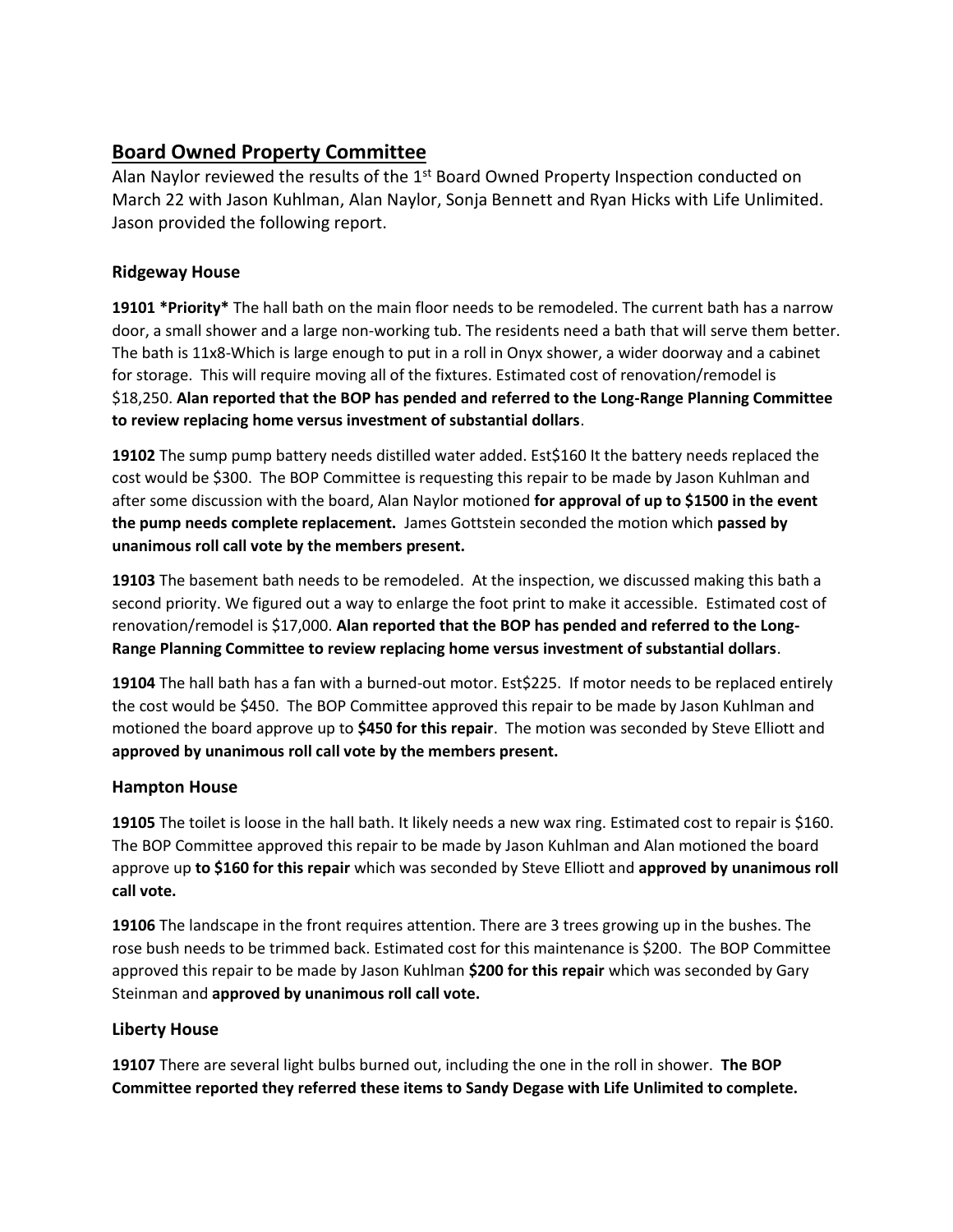### **Kent Building**

**19108** The wood paneling on the entry wall and ceiling is buckling. The cause is likely high humidity in the building. We believe that the HVAC has been adjusted to correctly. This is something we need to monitor.

### **Northland House**

**Mold Remediation** – Life Unlimited discovered that water had been leaking in the "live-in" quarters' basement apartment. The carpet and flooring were removed from apartment. Upon inspection, mold was discovered at an unacceptable level downstairs but within acceptable ranges upstairs. All the residents of the home were moved to other locations and Life Unlimited has vacated the premises and does not intend to move any new residents to the home. Bids were acquired by Life Unlimited with the lowest bid being estimated at \$5,800 if there were no residents. The BOP Committee agreed to present this to the full board for discussion. After further discussion **the board agreed to pend any expenditure for repairs and list the house in an "as-is" condition.** If we need to make allowances at the time of sale then we can review as they come up or the realtor advises.

**Property Appraisal –** The Board approved the hiring of Tom Pryor to provide a current **appraisal of the property** for the purposes of selling the property. Alan motioned the board **approve \$500 for the appraisal** which was seconded by Gary Steinman and approved by unanimous roll call vote. The house will be listed by Patrick McDowell with Better Homes and Gardens who has sold the Flora and Sherwood Houses. The house will be listed for the appraised value.

### **Liberty House Easement**

The **Easement Agreement** as previously discussed and agreed upon has been **recorded with the county and a copy has been received** by DDRB. **Work** on the storm drainage easement is **scheduled to begin as weather permits**. Star Development is to contact Ryan Hicks with Life Unlimited to coordinate schedules prior to beginning any work.

### **Kent Street Parking**

No update on this project at this time.

### **Clay County Homes Inspection**

Per the direction of the DDRB Board and Board Owned Property Committee, the board is interested in inspecting all the homes of the agencies in which we fund housing in Clay County which are Life Unlimited and TNC Community. The Board agreed that inspection of each home one time per year was sufficient with an additional spot check of 10-15 homes periodically through the year as supplemental. The Alan Naylor motioned, at the recommendation of the BOP Committee, the **board approve funds for this project in the amount of \$9000 annually**, or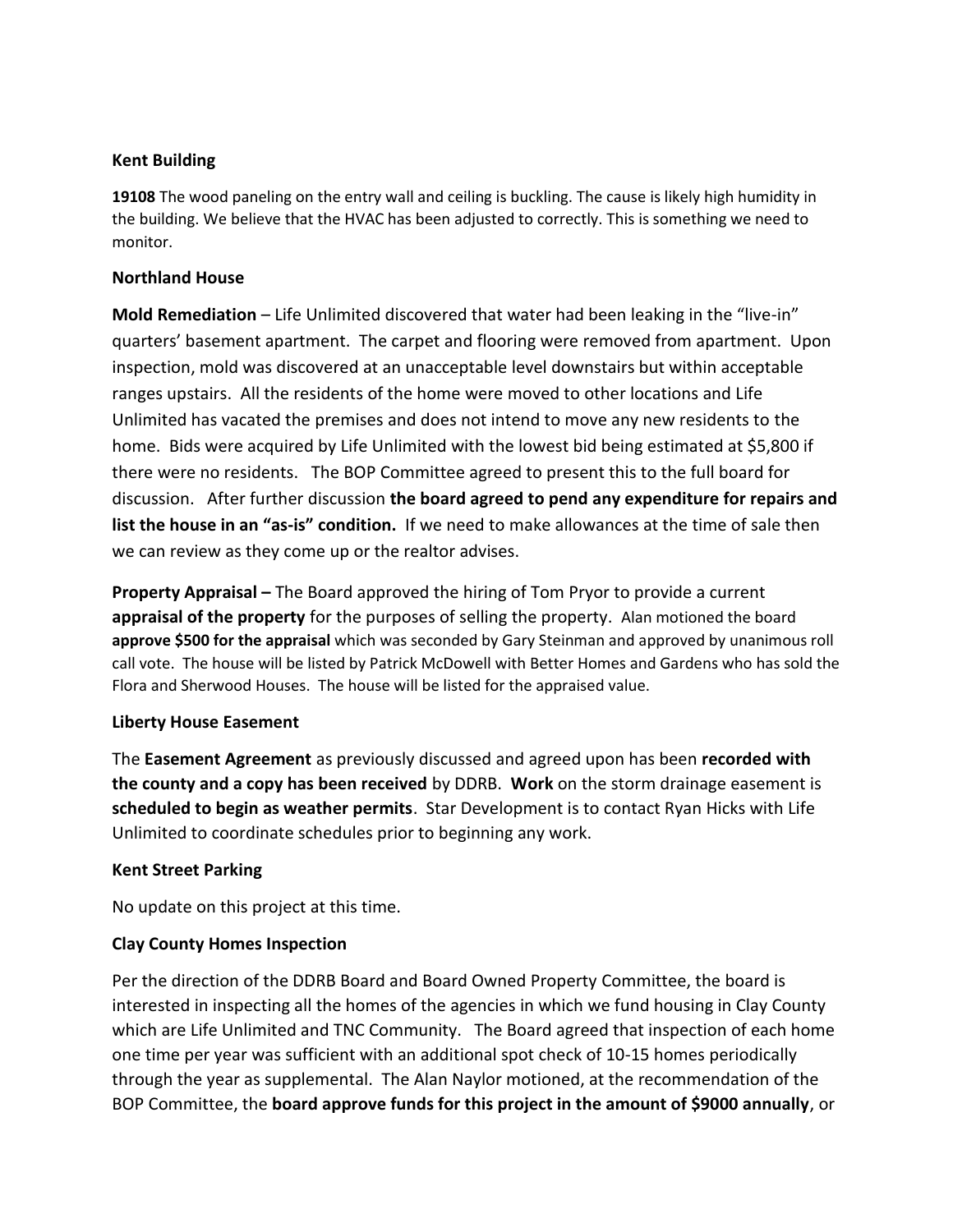\$170 per house per inspection, with the work to be completed by Kuhlman Construction. The motion was seconded by Steve Elliott and passed by unanimous roll call vote by the members present.

**Sonja to advise, by letter, Life Unlimited and TNC Community** this initiative. She is to **obtain a list of all properties in Clay County included LCBOA which is approximately 36-38 homes and apartments**. The list should include the location, date of build and/or date of purchase and the reference name of the property (i.e. Liberty House, Great Guys, Claymont, etc.) **Jason Kuhlman is to develop and inspection report**. A **report will be provided to the Committee and the Agency** after each inspection. A calendar of inspection dates for each property will be developed and no less than 48 hours advance notice provided to the agency.

## **Long Range Committee**

No report.

## **Targeted Case Management**

Anita Hartman provided a report for targeted case management. She reported that CHS has 43 full time employees and are serving 1257 consumers. There were 15 newly eligible, 2 transfers in, 10 discharges and 4 transfers out. Medicaid status for the month was 68.13% and the case load average was 1:40.

## **Guest Comments**

**Holly Wilmes with Easter Seals** said that Tec Chapman had been hired as Program Director to assist Jeanne Marshall in the newly designed Western Region.

**Kimbel Mothershead with Vocational Services Inc.** said that VSI will host their annual awards banquet on June 20 at the Briarcliff Marriott. Invitations will be forthcoming.

**Mark Bertrand with Life Unlimited** thanked the board for making a third new home possible. Jim Huffman said the LU had participated in the annual St. Patrick's Day Snake Parade and awarded 8<sup>th</sup> place for their float.

**Jenny Brown with NTRC** said that Paula Bears with CHS had recently visited with family members for "Take Your Child to Work Day". They assisted in helping clean stalls, feed the horses and such and welcomed anyone who would like to do something similar or just visit the facilities.

**Alan Naylor** asked that if anyone new of someone who was a specialist in designing parking lots to please contact him.

# **Adjourn**

With no further business the meeting was adjourned.